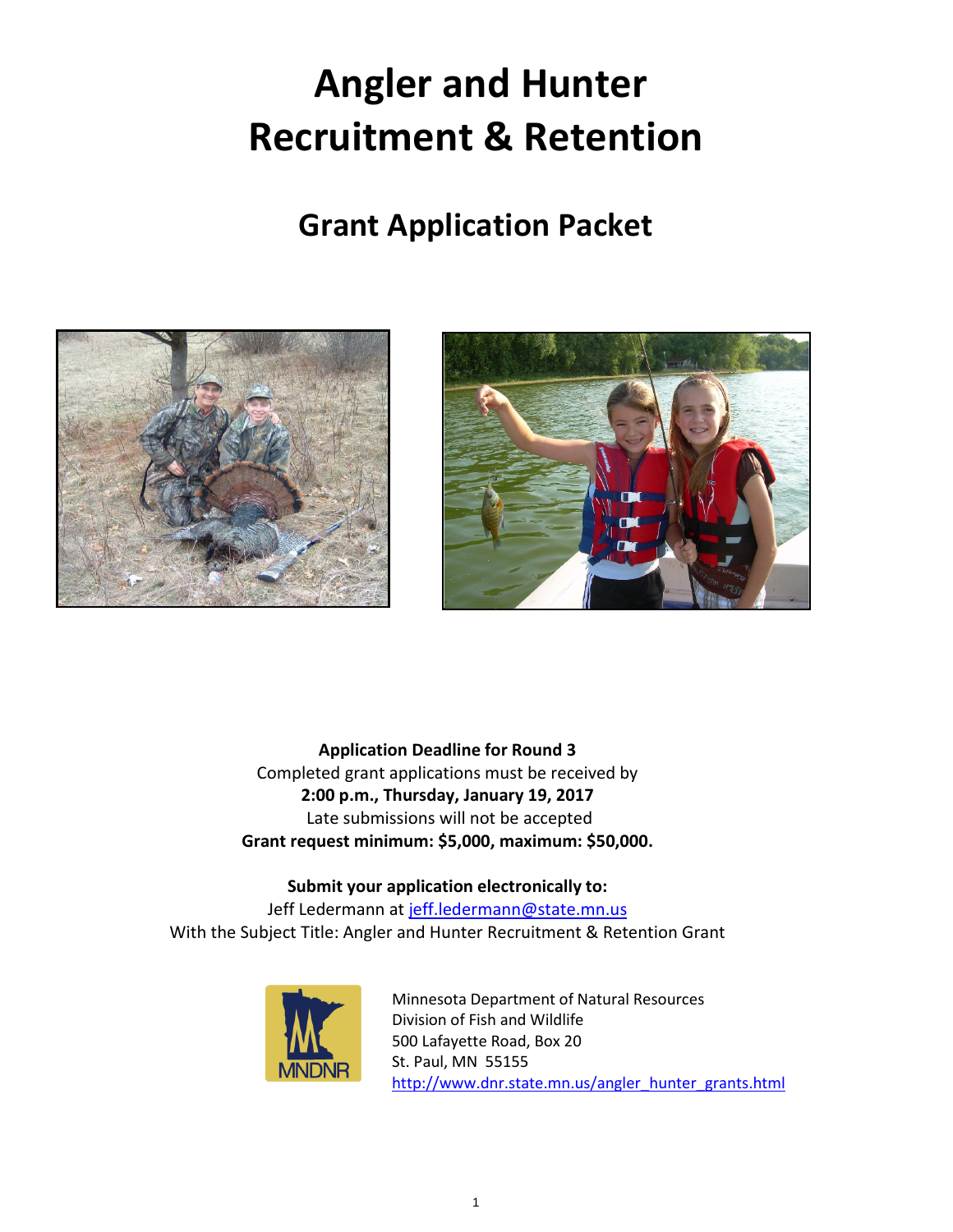# **Table of Contents**

| <b>General information</b>                 | Page     |
|--------------------------------------------|----------|
| Introduction                               | 3        |
| Questions                                  | 3        |
| How to Apply                               | 3        |
| Who is Eligible                            | 4        |
| <b>Grant Requirements and Limitations</b>  | 5        |
| How Grant Applications are Scored          | 6        |
| <b>Application Timeline</b>                | 7        |
| <b>Application materials</b>               |          |
| <b>Grant Application Form Instructions</b> | 8        |
| <b>Grant Application Form</b>              | $8 - 10$ |
| <b>Budget Worksheet</b>                    | 11       |
| <b>Grant Agreement</b>                     |          |
| <b>Grant Agreement Sample</b>              | 12-17    |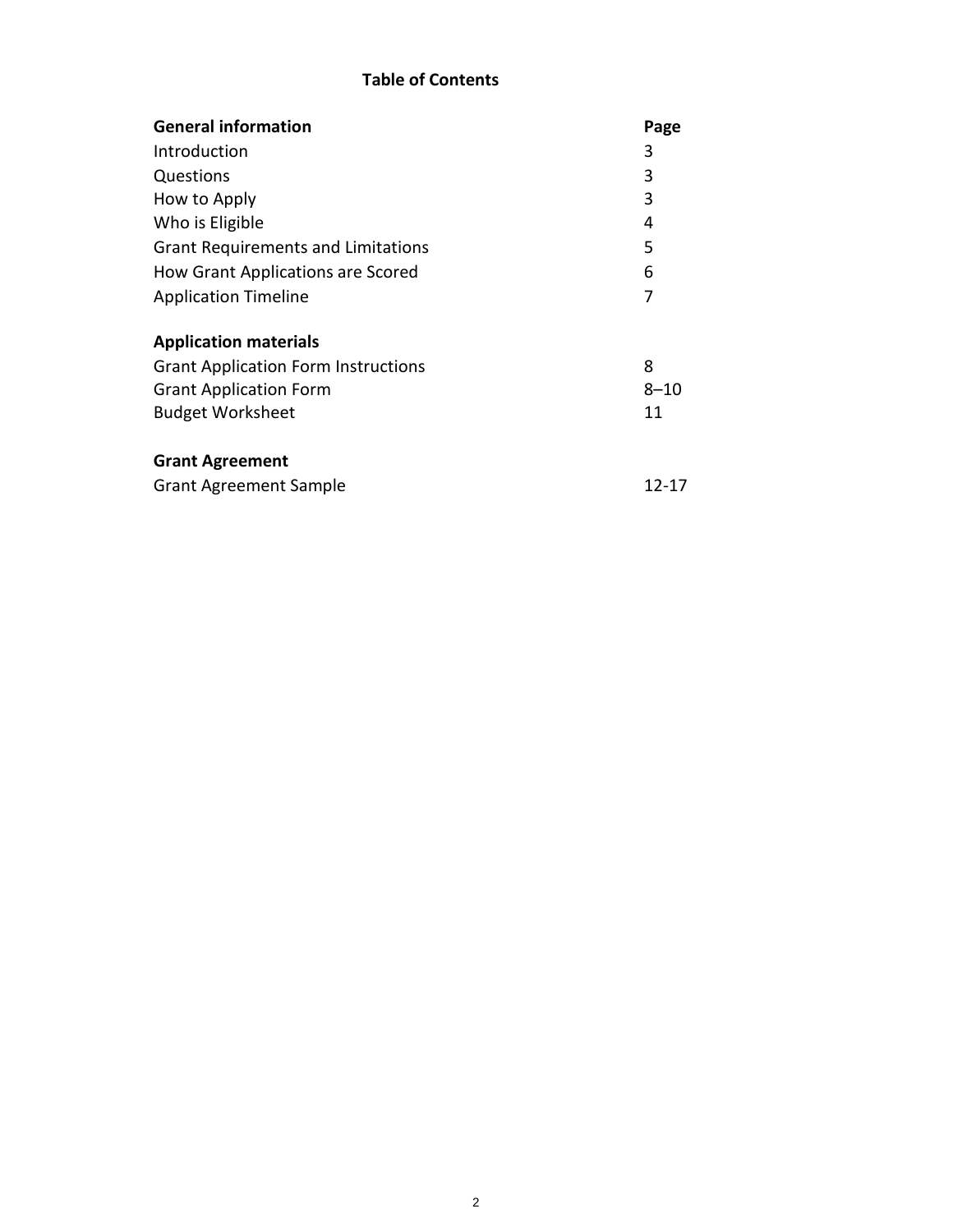### <span id="page-2-0"></span>**Minnesota DNR**

### **Angler and Hunter Recruitment and Retention Grants**

### *Introduction*

 The Minnesota Department of Natural Resources created the Angler and Hunter Recruitment and Retention Grants Program in 2015 to help local groups support Minnesota's angling and hunting heritage.

Through these grants, the Department is addressing growing concerns over declines in hunting and angling participation. "Recruitment" means bringing a person into hunting and/or fishing through their participation in, and commitment to, an activity. A minimum outcome is that the person leaves holding a positive experience and opinion toward hunting and fishing. Recruitment can include invoking a positive change in personal attitude toward outdoor recreation regardless of ongoing physical participation in the activity. "Retention" means maintaining positive, economical, social and/or political involvement in hunting and fishing through a person's continuing participation in, and/or support of these activities.

Developing a grants program for statewide groups is one strategy the Department is using to expand the reach of Outreach section programs and increase hunter and angler recruitment and retention.

 of the Commissioner. The Department expects to have \$100,000 available this grant cycle. All grant The Department provides grant funds annually as authorized by the Legislature; allocation of funds for the Angler and Hunter Recruitment and Retention Grant is expected to occur on an annual basis at the discretion agreements must comply with the laws and regulations governing the Agency. Multi-organization collaborations are encouraged.

### *Questions*

 If you have a question about these grants or any of the application materials, contact the following Minnesota Department of Natural Resources Project Staff:

• Recruitment and Retention, Jeff Ledermann, 651-259-5247, jeff.ledermann@state.mn.us

### *How to apply*

 You must use the forms supplied in this packet, and must include all documentation at the time you submit your written application. An instruction sheet is included with the forms. Incomplete or late applications will Applications not received prior to 2:00 p.m. on Thursday, January 19, 2017 will **not** be accepted. not be accepted. Applications must be received by e-mail by 2:00 p.m. on Thursday, January 19, 2017.

### *Application and supporting documentation*

The materials and documentation must be submitted via e-mail as attachments.

# *Submit your application electronically to:*

Jeff Ledermann at [jeff.ledermann@state.mn.us](mailto:jeff.ledermann@state.mn.us)  With the Subject Title: Angler and Hunter Recruitment & Retention Grant

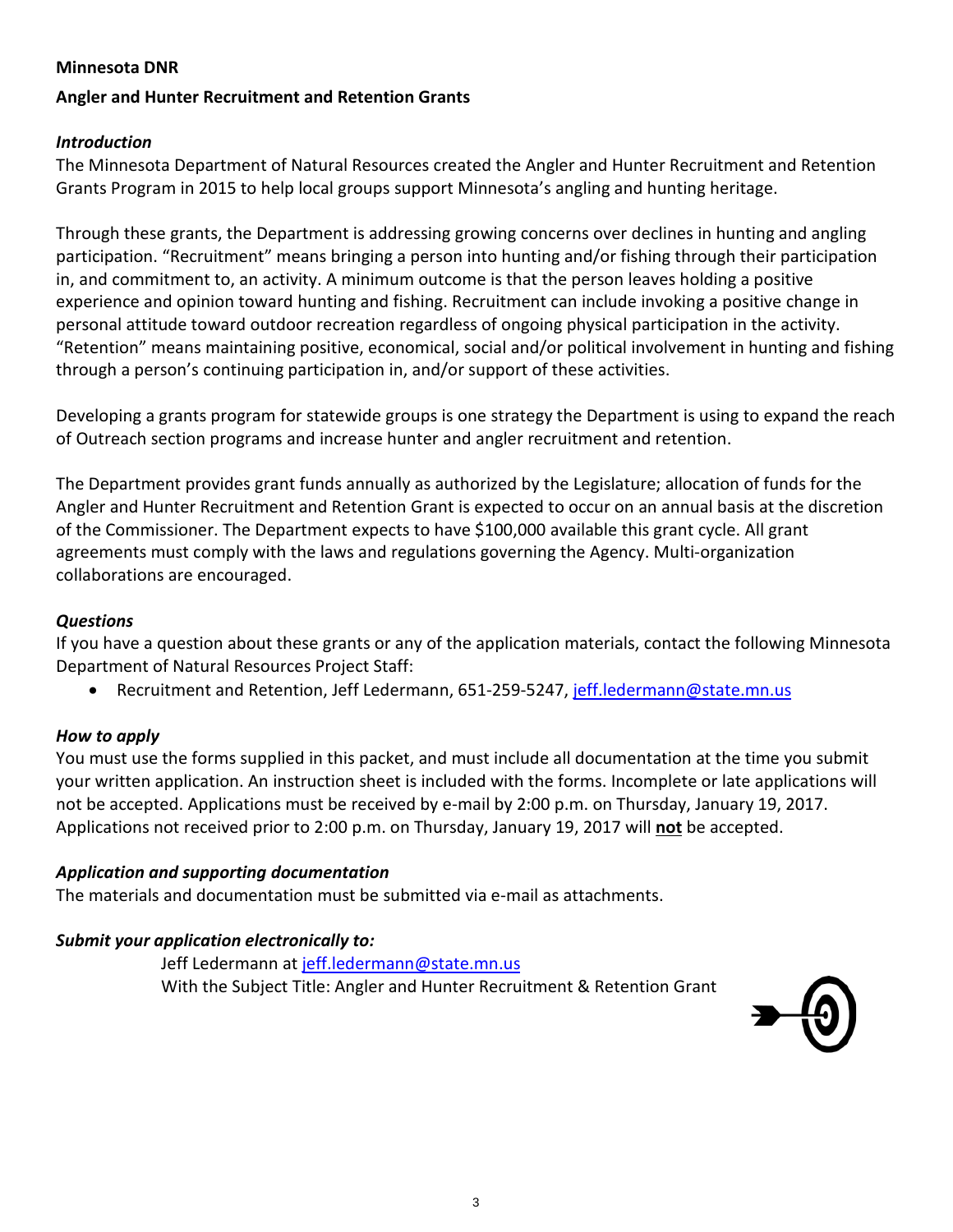# <span id="page-3-0"></span> *Who is eligible?*

To be eligible for the Angler and Hunter Recruitment and Retention Grants, the group

- 1. Must have a mission or educational purpose that supports hunter and/or angler recruitment and retention
- finalization of contracts, applicants should not expect to start grant project work until approximately May 2. Must fully execute the grant agreement contract by Friday, June 30, 2017. Due to application review and 1, 2017.
- 3. Must complete all work related to the grant by Saturday, June 30, 2018
- 4. Must use grant funds only for the delivery of programs within the State of Minnesota
- 5. Must provide proof of insurance coverage for the duration of the project to the Department prior to full execution of grant agreement.

# *Applicants who do not meet these criteria are not eligible.*

 The funding priority for the Round 3 of grants is **angler and hunter recruitment and retention programs that target underserved audiences, new immigrant populations and have an ongoing impact, rather than one-**The Department establishes funding priorities for the Angler and Hunter Recruitment and Retention Grants. **time events.** 

Projects that are eligible for funding include:

- Hunter recruitment and retention projects that support the 2015 MN Pheasant Summit Action Plan
- Hunter recruitment and retention projects that support the 2006 MN DNR Duck Plan
- Learn to Hunt projects that specifically target new to hunting or non-hunting adults age 18-44 years of age.
- interest on Mille Lacs Lake • Angling recruitment and retention projects that are focused on increasing and diversifying fishing
- • "Learn to Fish" programs targeting non-fishing adults and families with a focus on the seven county metropolitan area
- or re-invigorate anglers and hunters age 45 and older • Reverse mentoring programs in which younger anglers and hunters would be encouraged to re-engage
- Angling and hunting awareness programs targeting non-fishing/hunting families, especially from diverse and underrepresented populations
- Long term angling and hunting mentoring programs targeted at new to hunting or non-hunting adults age 18-44
- Creation of innovative self-learning tools to help novice anglers and hunters enhance their skills and gain confidence
- Projects that provide, or improve, information about lands and waters available for angling and hunting
- • Creation of a mini-grant program to manage and provide sub-grants to smaller organizations to receive fishing and hunting equipment following MN DNR's grant requirements and limitations
- Evaluation of the impact of participation in HS archery and shooting sport programs on hunter recruitment
- Establishment and management of a state R3 coordinating council to support Minnesota's angler and hunter recruitment, retention and reactivation activities
- Other projects that support Minnesota's angling or hunting heritage as determined by MN DNR.

 Applicants must meet all state and federal laws and rules. All participants must be properly licensed for the activity. All programs must be open to the public.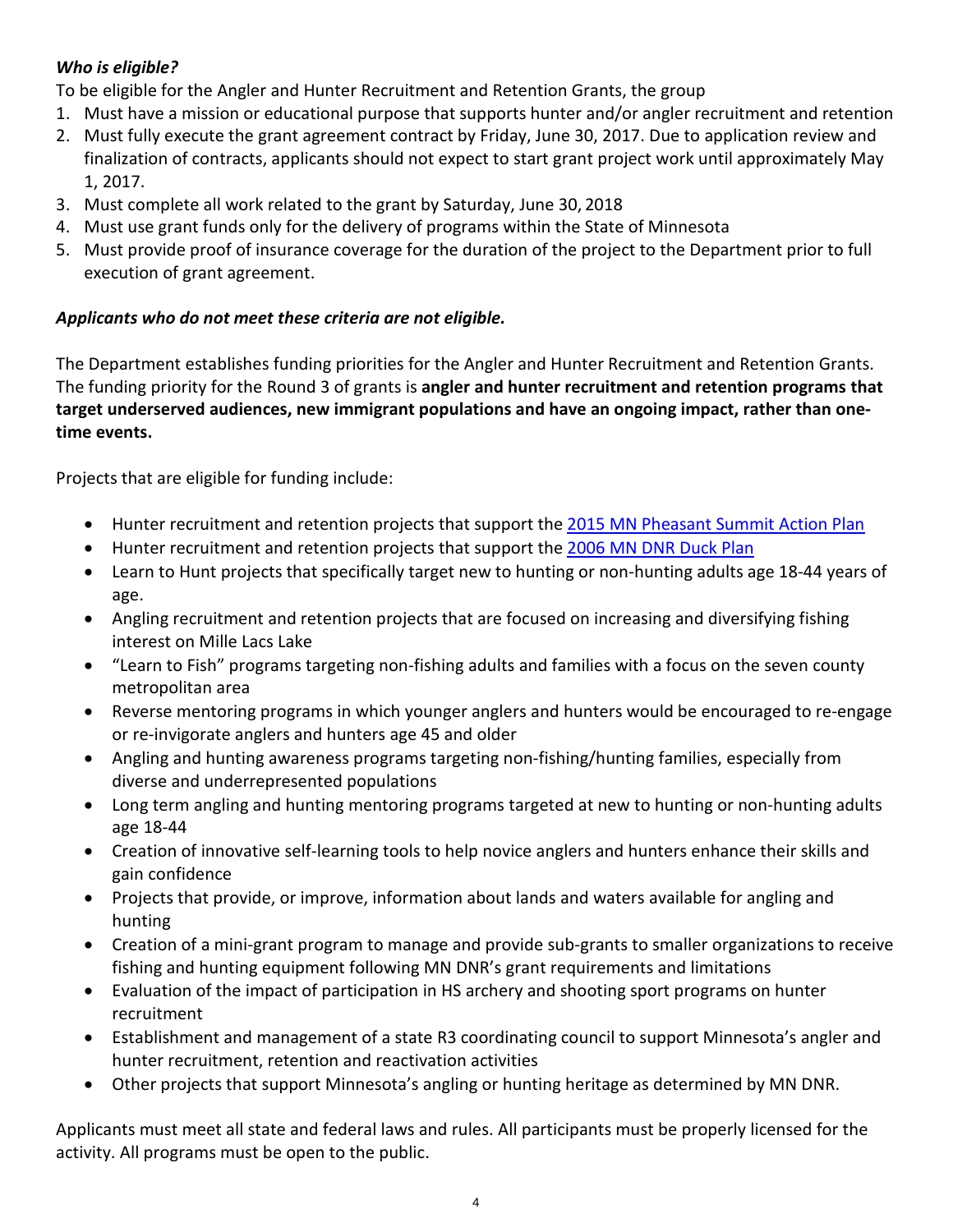<span id="page-4-0"></span>Grants dollars **cannot be used** for activities such as, but not limited to:

- Purchase of hunting or fishing licenses, tags or stamps.
- • Group banquets, raffle prizes or other fundraising activities
- Hunting and fishing competitions with cash awards or prizes larger than nominal value
- • For-profit projects
- Administrative costs, such as overhead or indirect costs

# *Grant requirements and limitations*

- year; currently the total is \$100,000. Maximum amount per grant cycle to be awarded will be \$50,000 per grantee. Minimum grant awarded will be \$5,000. The Minnesota Department of Natural Resources 1. The Minnesota Department of Natural Resources will determine how much money is available each may partially fund project(s) at its discretion.
- Minnesota Department of Natural Resources. Details about this requirement can be found here: 2. Grant requests of \$25,000 or greater are subject to financial review. Before awarding a grant of over \$25,000 all non-governmental organizations must have recent financial statements assessed by the [http://www.mn.gov/admin/images/grants\\_policy\\_08-06.pdf.](http://www.mn.gov/admin/images/grants_policy_08-06.pdf)
- 3. No match is required, but organizations are encouraged to include a match of dollars or in-kind labor, materials, services. The amount of match provided by applicants will be considered in the evaluation of proposals.
- 4. Grant project funding will be reimbursed to the grantee upon completion of the project. Consideration for covering expenses, costs, prior to submitting program related invoices and receipts should be made.
- 5. Groups that have defaulted on previous grants are not eligible; unless the default was by agreement performance issue(s) (e.g., violated the terms of a Department grant agreement within the past two between the Department and the applicant. In addition, a group may be found ineligible if it had past years.)
- 6. Submitted projects must be completed before Saturday, June 30, 2018.
- 7. Grant recipients shall be required to sign a Grant Agreement Contract (see attached example) with the Minnesota Department of Natural Resources, which must be fully executed before Friday, June 30, 2017. When the grant agreement is fully executed (signed by all parties), it becomes public data.
- 8. No costs/expenses can or will be reimbursed for items or count as match prior to the date of the signed written Grant Agreement Contract (MN Stat. 16B.98).
- 9. Final grant report and invoices for allowable expenses must be received by Monday, July 30, 2018 or before 30 days after completion of the grant.
- 10. All projects must be open to the public.
- 11. The State of Minnesota requires proof of insurance coverage for the duration of the project.
- 12. Capital equipment and fixed assets (vehicles, boats, ATVs, snowmobiles, large ice fishing houses, trailers, computer equipment, etc.) are not eligible.
- 13. Firearms and ammunition are not eligible.
- value of \$4,999 or less are eligible and shall remain the property of the Grantee. 14. All hunting and angling equipment (bows, rods, tackle, etc.) and other related items with a purchase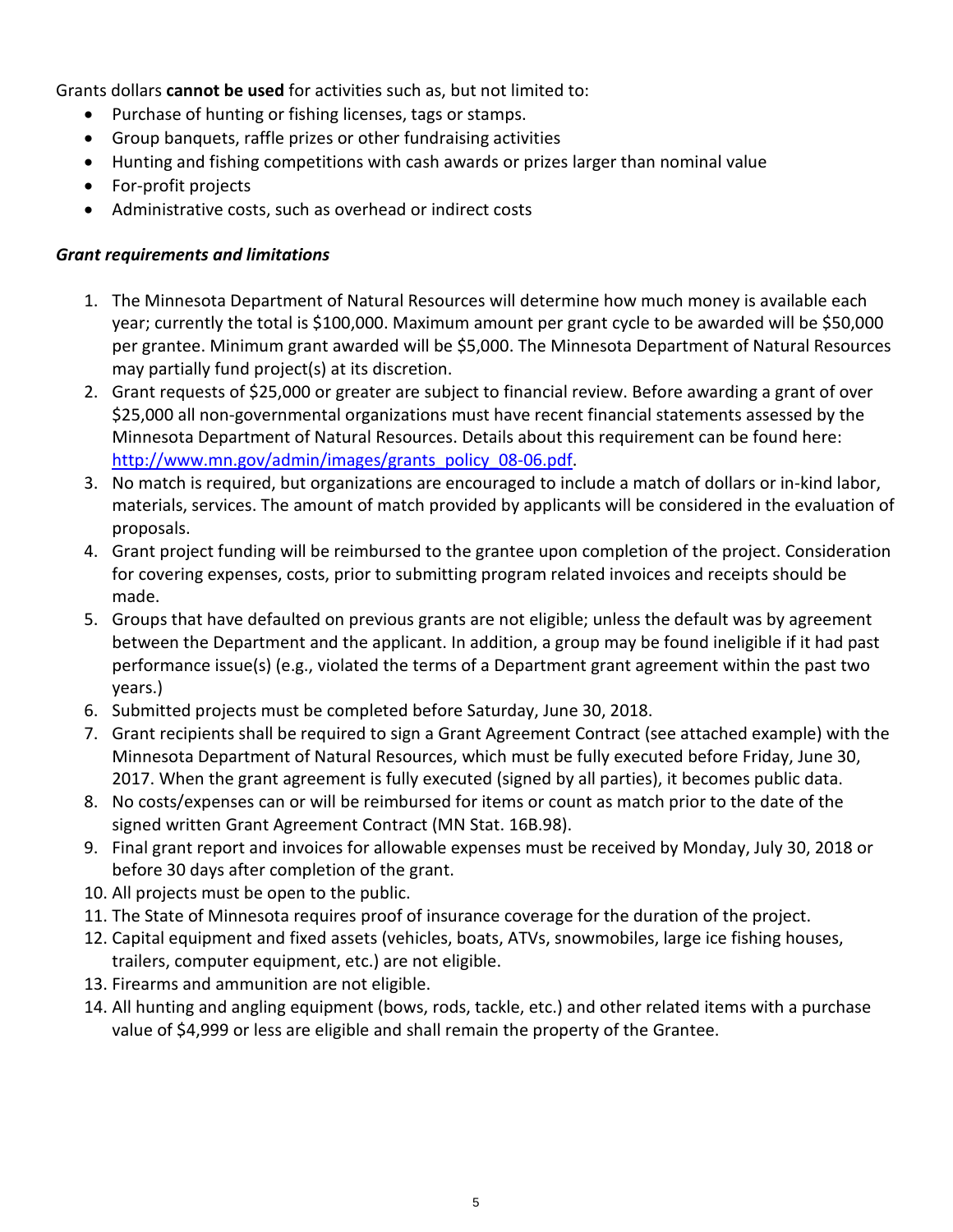# <span id="page-5-0"></span>*How grant applications are scored*

 sheet. Points are awarded according to how well the proposed project meets the following scoring criteria. Grant applications are scored by a panel of at least three individuals each with an in-depth and comprehensive understanding of angler and hunter recruitment and retention; with each person submitting a separate score

# **1 Program focus, design, approach and evaluation = 50 points**

- Project uses innovative approaches to recruit and retain adults (20 points)
- and evaluation examples, <u>http://files.dnr.state.mn.us/fish\_wildlife/outreach/r3/r3\_toolkit.pdf</u>.<br>(10 points)  $(10$  points) • Project is research based, utilizes R3 National Action Plan strategies for program design, delivery, evaluation, and participant tracking, [http://shootingcouncil.org/national-hunting-shooting-sports](http://shootingcouncil.org/national-hunting-shooting-sports-action-plan/)[action-plan/.](http://shootingcouncil.org/national-hunting-shooting-sports-action-plan/) Applicants should also reference Minnesota's R3 toolkit for local research, program
- how these lead to angler or hunter recruitment , retention, and reactivation (10 points) • Clearly identifies target audience, program goals and learning objectives and evaluation tools and
- Projects will receive additional consideration for the following (10 points):
	- diversify sport fishing on Mille Lacs Lake o Supports Minnesota Pheasant Plan, Minnesota Duck Plan, or supports efforts to increase or
	- $\circ$  Targets adults age 18-44 who are new to hunting or who are currently non-hunters
	- o Targets females age 18-44
	- o Targets diverse and under-represented audiences, especially people of color and new immigrants.
	- o Supports recommendations from the Commissioner's Council on Recruitment and Retention,<http://files.dnr.state.mn.us/recreation/hunting/harr/ccrr.pdf>
	- o Supports National Hunting and Shooting Sports Action Plan recommendations <http://shootingcouncil.org/national-hunting-shooting-sports-action-plan/>

# **2 Financial Need = 10 points**

- Amount of State funding requested compared to total project budget (projects with a lower ratio of state to applicant funding will be scored higher)
- Cost Share: Other non-state funding sources (projects with multiple funding partners will be scored higher)

# **3 Feasibility of Project = 40 points**

- Timeline (projects with a realistic timeline will be scored higher)
- Scope of Work (projects where the scope of the work matches the goals of the grant program will be scored higher)
- Sustainability (projects that have plans to ensure the ability of the organization to effectively carry out recruitment and retention activities beyond the grant period will be scored higher)
- Correlation of Project Work with Budget (projects where work to be performed matches project budget will be scored higher)
- • Staff and Equipment (projects that demonstrate adequate involvement of staff and equipment to complete the work will be scored higher)

Applicants may apply for multiple grant rounds. The Director of the Minnesota Department of Natural Resources, Division of Fish & Wildlife determines final grant awards.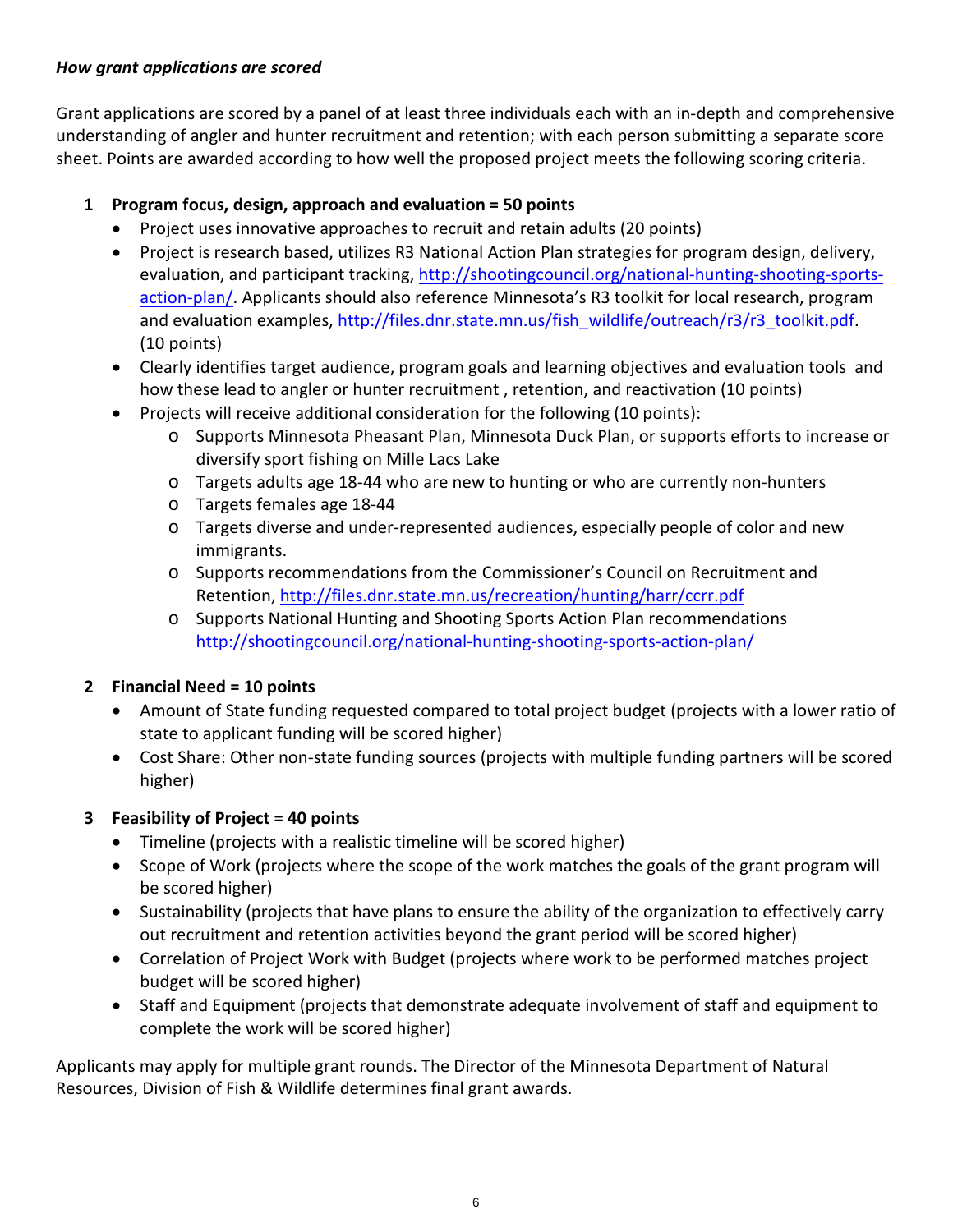# <span id="page-6-0"></span>*Proposed Grant Program Deadlines*

- • Applications due: 2 p.m., Thursday, January 19, 2017
- Grant project start date: Due to application review and finalization of contracts, applicants should not expect to start project work until approximately May 1, 2017
- Grant Agreement Contracts signed and fully executed: On or before Thursday, June 30, 2017
- • Projects completed: Saturday, June 30, 2018
- • Final Grant Report and invoices for allowable expenses must be received: Monday, July 30, 2018 or within 30 days after completion of the grant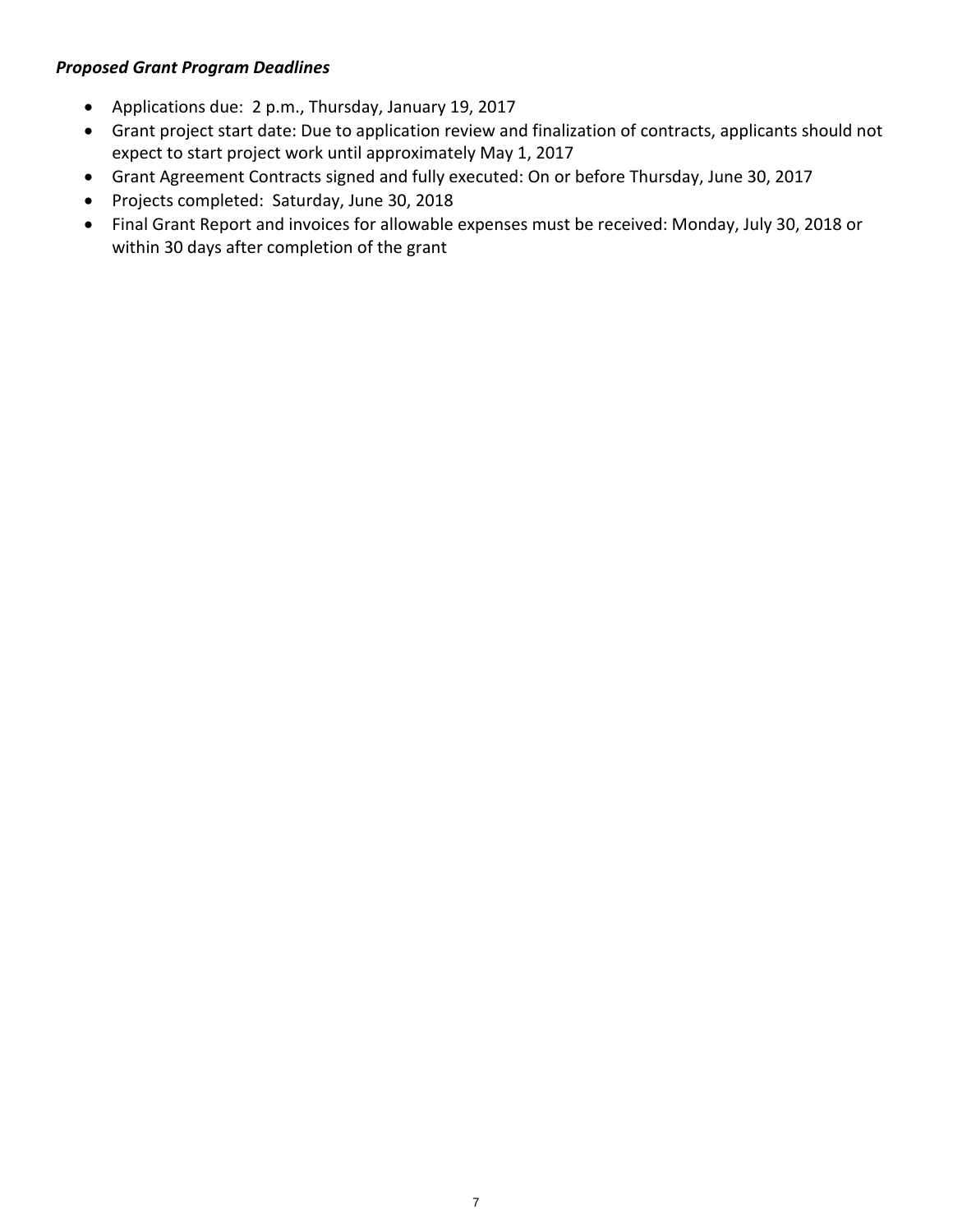# **Minnesota Department of Natural Resources Angler and Hunter Recruitment and Retention Grants Application**

# **Grant Application Form Instructions:**

 Please attach separate pages for the "Description of Project", "Project Work Plan" and "Itemized Budget". All Fill out form completely and submit electronically along with any supporting documentation (if applicable). applications must be complete upon submission. Applications will be scored shortly after the deadline. Applicants will not be contacted for additional information.

For application questions, please contact the following Minnesota Department of Natural Resources Project Staff:

• Angler Recruitment and Retention, Jeff Ledermann, 651-259-5247, jeff.ledermann@state.mn.us

| (For MNDNR use)                                                                                                                                                                                                                |  |  |  |  |  |
|--------------------------------------------------------------------------------------------------------------------------------------------------------------------------------------------------------------------------------|--|--|--|--|--|
| Project #: _______________________________                                                                                                                                                                                     |  |  |  |  |  |
| 1. Contact Information:                                                                                                                                                                                                        |  |  |  |  |  |
|                                                                                                                                                                                                                                |  |  |  |  |  |
|                                                                                                                                                                                                                                |  |  |  |  |  |
|                                                                                                                                                                                                                                |  |  |  |  |  |
|                                                                                                                                                                                                                                |  |  |  |  |  |
|                                                                                                                                                                                                                                |  |  |  |  |  |
| Email Address: Lawrence and Contract and Contract and Contract and Contract and Contract and Contract and Contract and Contract and Contract and Contract and Contract and Contract and Contract and Contract and Contract and |  |  |  |  |  |
| 2. Project Title:                                                                                                                                                                                                              |  |  |  |  |  |
|                                                                                                                                                                                                                                |  |  |  |  |  |
| 4. Project Summary (provide a 150 word or less basic description of your project):                                                                                                                                             |  |  |  |  |  |
|                                                                                                                                                                                                                                |  |  |  |  |  |
|                                                                                                                                                                                                                                |  |  |  |  |  |
|                                                                                                                                                                                                                                |  |  |  |  |  |

# **Grant Application Form**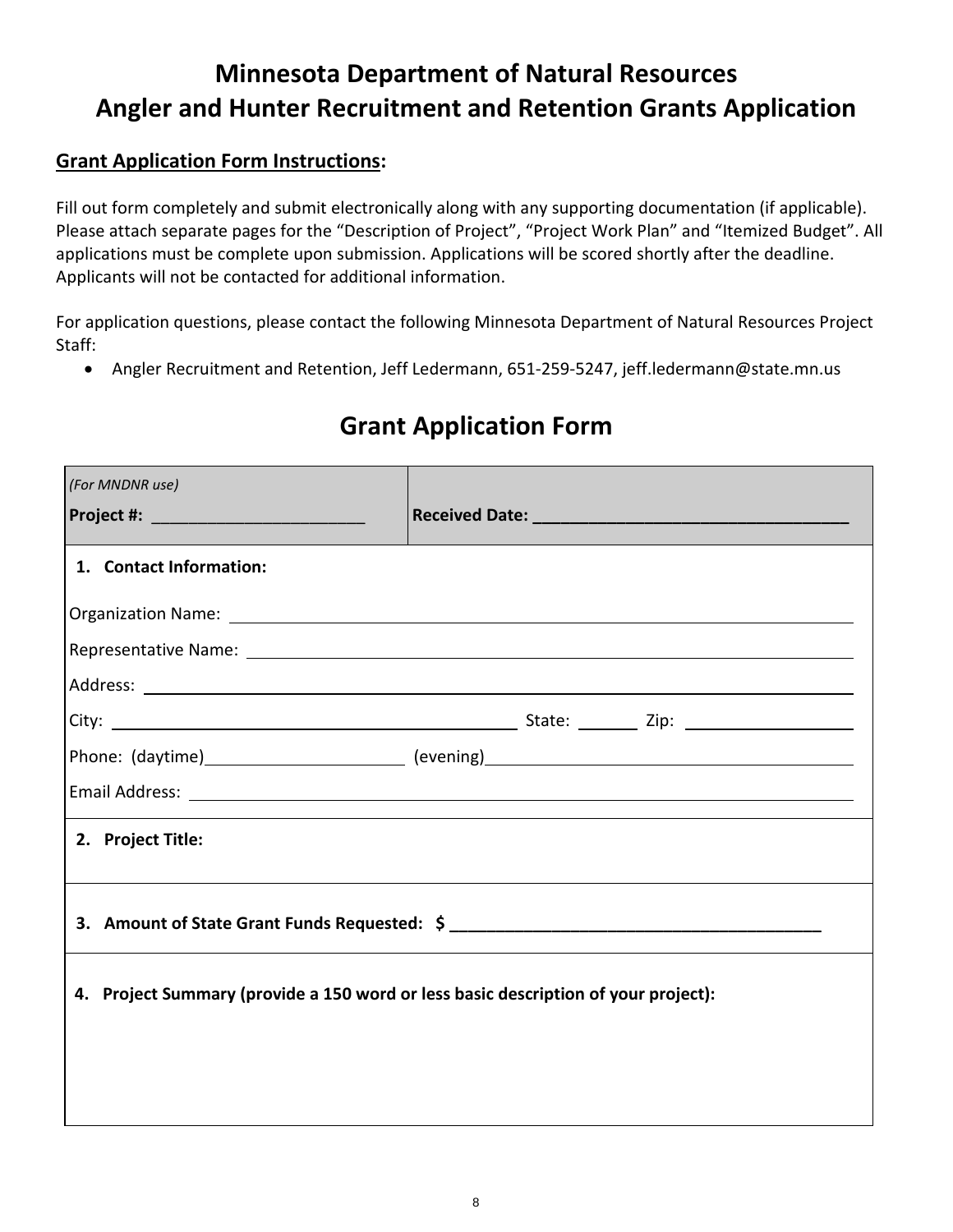| 5. Project Start Date: __________                                                                                                                                                                                                                                                                                                                                                                                                                                                                                                                                                                                                                                                                                                                                                                                                                                                                                                                                                                                                                                                                                                             |
|-----------------------------------------------------------------------------------------------------------------------------------------------------------------------------------------------------------------------------------------------------------------------------------------------------------------------------------------------------------------------------------------------------------------------------------------------------------------------------------------------------------------------------------------------------------------------------------------------------------------------------------------------------------------------------------------------------------------------------------------------------------------------------------------------------------------------------------------------------------------------------------------------------------------------------------------------------------------------------------------------------------------------------------------------------------------------------------------------------------------------------------------------|
| Project End Date: ____                                                                                                                                                                                                                                                                                                                                                                                                                                                                                                                                                                                                                                                                                                                                                                                                                                                                                                                                                                                                                                                                                                                        |
| 6. Description of Project: Create additional pages to answer the following questions, A-E                                                                                                                                                                                                                                                                                                                                                                                                                                                                                                                                                                                                                                                                                                                                                                                                                                                                                                                                                                                                                                                     |
| A. Need: Explain why there is demand for the project or why it is necessary.                                                                                                                                                                                                                                                                                                                                                                                                                                                                                                                                                                                                                                                                                                                                                                                                                                                                                                                                                                                                                                                                  |
| <b>B. Project Goal and Objectives:</b><br>1) Based on the need for this project, outline your goals and learning objectives in specific detail.<br>2) Describe how your project will meet these goals and objectives.<br>3) Does your project pilot or test new and innovative ways of reaching, training, and developing<br>anglers and hunters?                                                                                                                                                                                                                                                                                                                                                                                                                                                                                                                                                                                                                                                                                                                                                                                             |
| <b>C. Target Audience:</b><br>1) Describe your project's target audience.<br>2) Is your project targeting non-traditional audiences such as females, adults with no previous<br>angling or hunting experience, non-white populations?                                                                                                                                                                                                                                                                                                                                                                                                                                                                                                                                                                                                                                                                                                                                                                                                                                                                                                         |
| D. Program Design: Describe your program design, address the items below, and provide a Project<br>Results Chain and Project Outline.<br>1) Identify literature and examples of other successful projects that led to your project design<br>and approach. Identify in detail the methods that will result in meeting stated objectives.<br>2) Is your project a single "one and done" experience or does it provide a multi-session, scope<br>and sequence type learning opportunity?<br>3) Does your project have the ability to track participants over time? Describe how you will track<br>and document participants to support your stated program outcomes<br>Does your project support the recommendations of the Commissioner's Council on<br>4)<br>Recruitment and Retention and/or the National R3 Plan? If so, describe in detail how.<br><b>E. Project Outcomes:</b><br>1)<br>Describe how your project will recruit, retain or reactive anglers or hunters.<br>2)<br>Describe how you will track participants and document your measurable outcomes.<br>3)<br>What is your plan to continue the project once the grant is over? |
| 7. Project Work Plan: Create additional pages using the following format to develop and attach a Work<br>Plan that describes how you will deliver and evaluate your program, including time frames and mid-<br>term project milestones that will be indicators of progress toward completion. If awarded a grant,<br>this work plan and budget will be incorporated into your grant agreement.                                                                                                                                                                                                                                                                                                                                                                                                                                                                                                                                                                                                                                                                                                                                                |
| Goal statement – Identify the purpose and expected recruitment and retention outcomes of the project –<br>why is this project necessary and what is it you hope to achieve<br>Project evaluation plan - Summarize how you will evaluate the project to determine whether it has been                                                                                                                                                                                                                                                                                                                                                                                                                                                                                                                                                                                                                                                                                                                                                                                                                                                          |

• **Tasks** – Outline the key steps (Tasks) to implement the project and the necessary actions (subtasks) to implement each step. There is no minimum or maximum number of tasks a project must have, but the *two* **"must have" tasks for every project are** *Evaluation* **and** *Reporting*. For each subtask, identify the timeframe, responsible party, and estimated funds (identify the source of the match if other than the applicant).

successful - what is the starting point for measurement and how do you verify the validity of the results.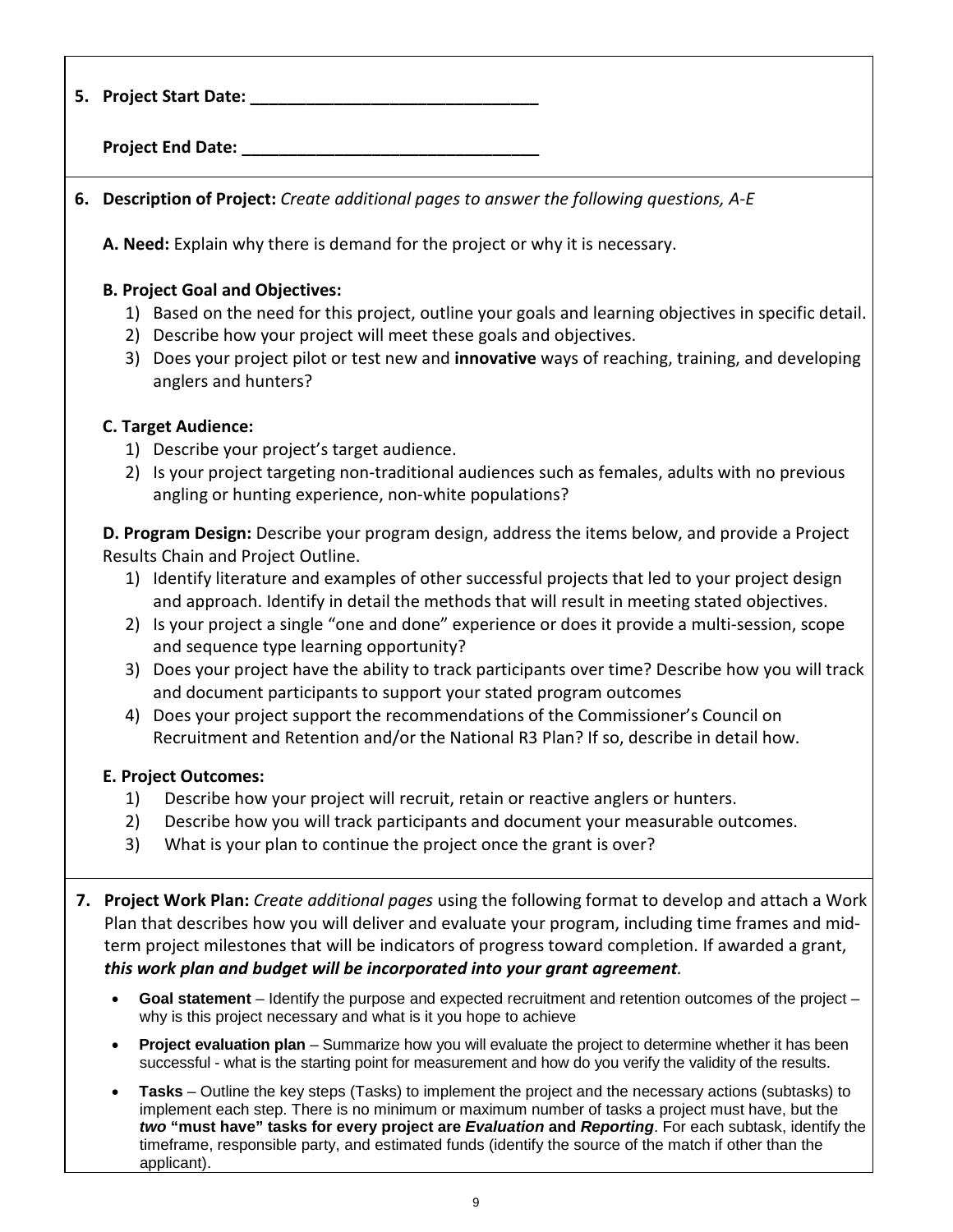| Timeframe: Times                   |                                                        |                                                             |                                                                                                      |  |
|------------------------------------|--------------------------------------------------------|-------------------------------------------------------------|------------------------------------------------------------------------------------------------------|--|
|                                    |                                                        |                                                             |                                                                                                      |  |
|                                    |                                                        |                                                             |                                                                                                      |  |
| Timeframe: Times                   |                                                        | <u> 1989 - Johann John Stein, marwolaethau (b. 1989)</u>    |                                                                                                      |  |
|                                    |                                                        |                                                             |                                                                                                      |  |
|                                    |                                                        |                                                             |                                                                                                      |  |
|                                    |                                                        | Task __ Total: Grant: \$_____ Match: \$_____ Total: \$_____ |                                                                                                      |  |
|                                    |                                                        |                                                             |                                                                                                      |  |
|                                    |                                                        |                                                             |                                                                                                      |  |
|                                    | <b>Filled in Example below of Tasks format:</b>        |                                                             |                                                                                                      |  |
|                                    |                                                        |                                                             |                                                                                                      |  |
| Task 6 of 6 -- Reporting           |                                                        |                                                             |                                                                                                      |  |
|                                    |                                                        |                                                             | Subtask 6a: Will submit a Interim Report within 1 year of the execution of the grant agreement or at |  |
|                                    | 50% completion of the project, whichever occurs first. |                                                             |                                                                                                      |  |
|                                    | Timeframe: November 1, 2016 - July 1, 2017             |                                                             |                                                                                                      |  |
|                                    | Person(s) Responsible: Outreach Coordinator            |                                                             |                                                                                                      |  |
| <b>Estimated Funds: Grant: \$0</b> |                                                        | Match: \$150                                                | Total: \$150.00                                                                                      |  |
|                                    |                                                        |                                                             |                                                                                                      |  |
|                                    |                                                        |                                                             | Subtask 6b: Will submit a Final Report 1 month prior to the end of the grant agreement or at 100%    |  |
|                                    | completion of the project, whichever occurs first.     |                                                             |                                                                                                      |  |
|                                    | Timeframe: November 1, 2016 - June 1, 2018             |                                                             |                                                                                                      |  |
|                                    | Person(s) Responsible: Outreach Coordinator            |                                                             |                                                                                                      |  |
| <b>Estimated Funds: Grant: \$0</b> |                                                        | Match: \$300                                                | Total: \$300.00                                                                                      |  |
| Task 6 - Total: Grant: \$0         |                                                        | Match: \$450                                                | Total: \$450.00                                                                                      |  |

# **Please email completed application to:** [jeff.ledermann@state.mn.us](mailto:jeff.ledermann@state.mn.us)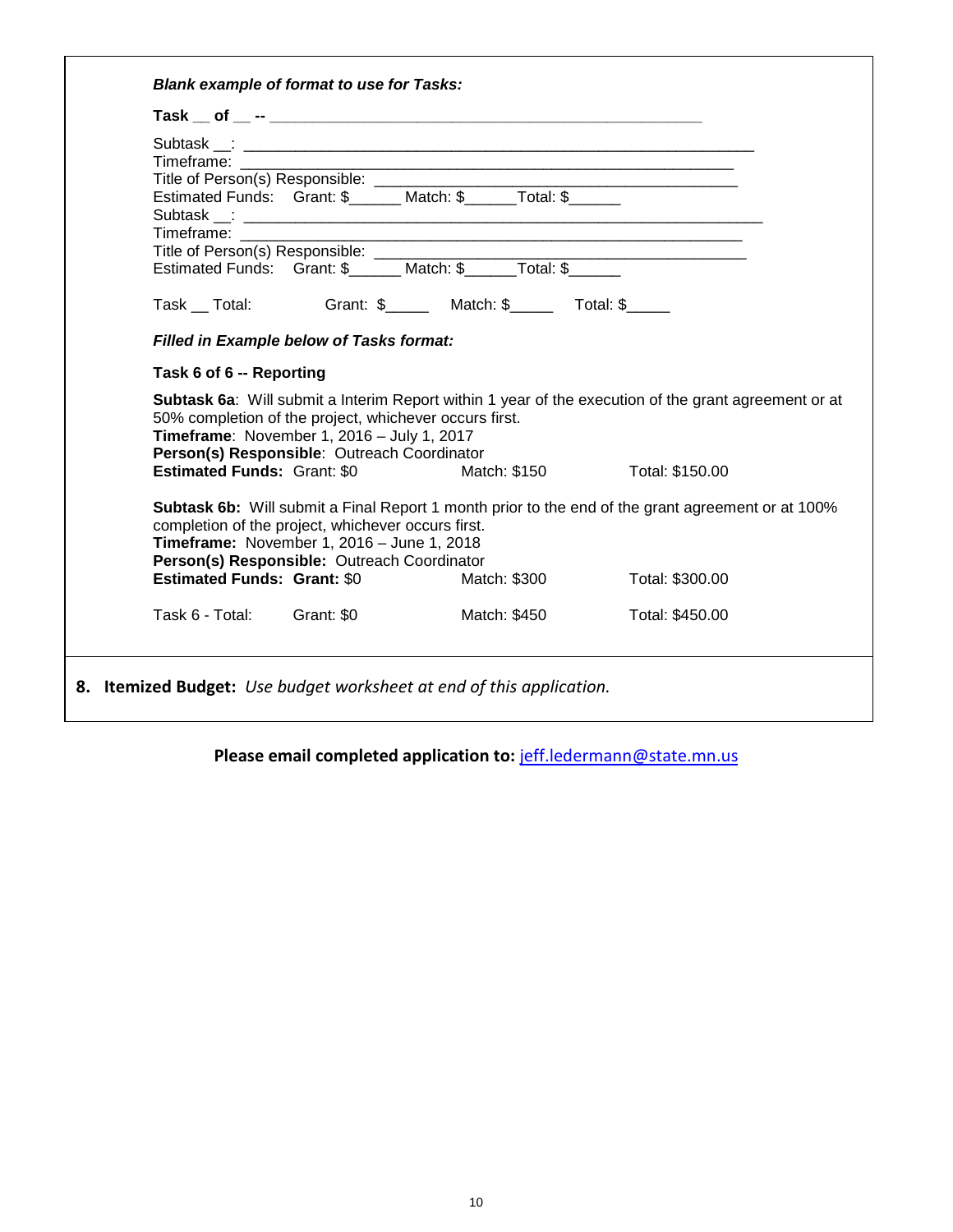### **Budget Worksheet**

 **Budget narrative and detail** – Enter your projected costs for each applicable cost category below, indicating for each category the portion of the cost that is a Cash Cost and the portion that is In-Kind Value. Most projects won't have costs in all categories.

 Important: Costs incurred prior to the start date of the grant agreement are not eligible for reimbursement or match. Non-state match is not required for this grant round. This match may be in the form of cash or in-kind labor, materials, etc.

Estimated Funding:

- a. State (amount you are requesting from MN DNR) \$
- b. Applicant (funding from you) \$
- c. Local funding from other sources (non-applicant) \$
- d. In-kind (labor, materials, etc…) \$
- e. Total project cost  $\zeta$



Estimated Budget detail – itemize the project budget and how state grant funding will be matched

| State-funded Budget Items (detail for item "a" above) | <b>Item Cost</b> | # Items            | <b>Total Cost</b> |
|-------------------------------------------------------|------------------|--------------------|-------------------|
|                                                       |                  |                    |                   |
|                                                       |                  |                    |                   |
|                                                       |                  |                    |                   |
|                                                       |                  |                    |                   |
|                                                       |                  |                    |                   |
|                                                       |                  |                    |                   |
|                                                       |                  |                    |                   |
|                                                       |                  |                    |                   |
|                                                       |                  |                    |                   |
|                                                       |                  |                    |                   |
|                                                       |                  | <b>State Total</b> |                   |

| Cash Match Items (detail for items "b" and "c" above) | Item value | # Items           | <b>Total value</b> |
|-------------------------------------------------------|------------|-------------------|--------------------|
|                                                       |            |                   |                    |
|                                                       |            |                   |                    |
|                                                       |            |                   |                    |
|                                                       |            |                   |                    |
|                                                       |            |                   |                    |
|                                                       |            |                   |                    |
|                                                       |            | <b>Cash Match</b> |                    |
|                                                       |            | Total             |                    |

**In Kind Labor Services Match Description (detail for item "d" above)** *Volunteer labor =\$24.03/hr*  **Item Cost/ Hourly rate # Items/Hrs Total value In Kind Total**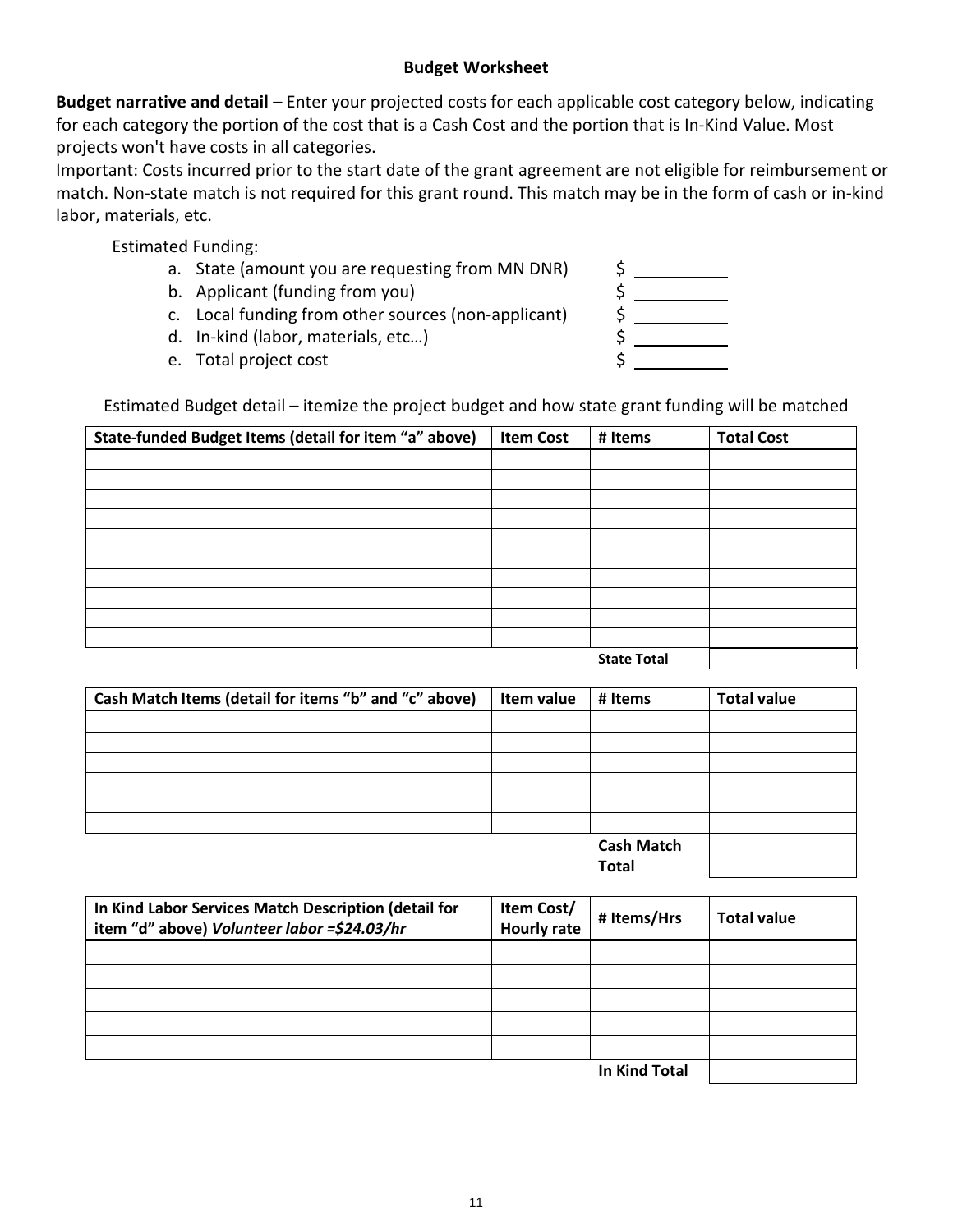# **The following grant contract example is provided for information only – DO NOT COMPLETE OR SUBMIT AS PART OF THE APPLICATION!**

 DELETE ALL INSTRUCTIONS BEFORE SENDING THIS TO THE GRANTEE. INCLUDE AN ENCUMBRANCE WORKSHEET IN ORDER TO ASSIST YOUR AGENCY'S FINANCIAL [INSTRUCTIONS FOR COMPLETING THIS FORM ARE IN BRACKETS. FILL IN EVERY BLANK AND MANAGEMENT WITH ENCUMBERING THE MONEY FOR THIS GRANT CONTRACT.]

# **STATE OF MINNESOTA GRANT CONTRACT**

This grant contract is between the State of Minnesota, acting through its [FILL IN THE NAME OF YOUR AGENCY OR BOARD]. EXAMPLE: Commissioner of \_\_\_\_\_\_\_\_\_\_\_\_\_ OR Director of \_\_\_\_\_\_\_\_\_.] ("STATE") and [GIVE THE FULL NAME OF THE GRANTEE INCLUDING ITS ADDRESS] ("GRANTEE").

#### **Recitals**

- 1. Under Minn. Stat. \_\_\_\_\_\_ [INSERT THE STATUTORY AUTHORITY TO ENTER INTO THIS GRANT. YOU MUST HAVE SPECIFIC STATUTORY AUTHORITY] the State is empowered to enter into this grant.
- 2. The State is in need of [ADD BRIEF NARRATIVE OF THE PURPOSE OF THE GRANT].
- 3. The Grantee represents that it is duly qualified and agrees to perform all services described in this grant contract to the satisfaction of the State. Pursuant to [Minn.Stat.§16B.98,](https://www.revisor.mn.gov/statutes/?id=16B.98) Subd.1, the Grantee agrees to minimize administrative costs as a condition of this grant.

#### **Grant Contract**

### **Term of Grant Contract**

### *Effective date:*

 [SPELL OUT FULL DATE (e.g., August 1, 2014)], or the date the State obtains all required signatures will be made to the Grantee until this grant contract is fully executed. **The Grantee must not begin notified by the State's Authorized Representative to begin the work.** under [Minn. Stat.§16B.98,](https://www.revisor.mn.gov/statutes/?id=16B.98) Subd. 5, whichever is later. Per, [Minn.Stat.§16B.98](https://www.revisor.mn.gov/statutes/?id=16B.98) Subd. 7, no payments **work under this grant contract until this contract is fully executed and the Grantee has been** 

### *Expiration date:*

 [SPELL OUT FULL DATE (e.g., August 1, 2014)], or until all obligations have been satisfactorily fulfilled, whichever occurs first.

### *Survival of Terms.*

The following clauses survive the expiration or cancellation of this grant contract: 8. Liability; 9. State Audits; 10. Government Data Practices and Intellectual Property; 12. Publicity and Endorsement; 13. Governing Law, Jurisdiction, and Venue; and 15 Data Disclosure.

### **Grantee's Duties**

The Grantee, who is not a state employee, will:

Comply with required grants management policies and procedures set forth through [Minn.Stat.§16B.97,](https://www.revisor.mn.gov/statutes/?id=16B.97) Subd. 4 (a) (1).

 ON EXPECTATIONS, RESULTS AND OUTCOMES. THIS CAN BE DONE BY: [PROVIDE SUFFICIENT DETAIL IN THE DUTIES SO THE STATE AND GRANTEE ARE CLEAR 1) LISTING THE GRANTEE'S DUTIES, DELIVERABLES, AND COMPLETION DATES WITH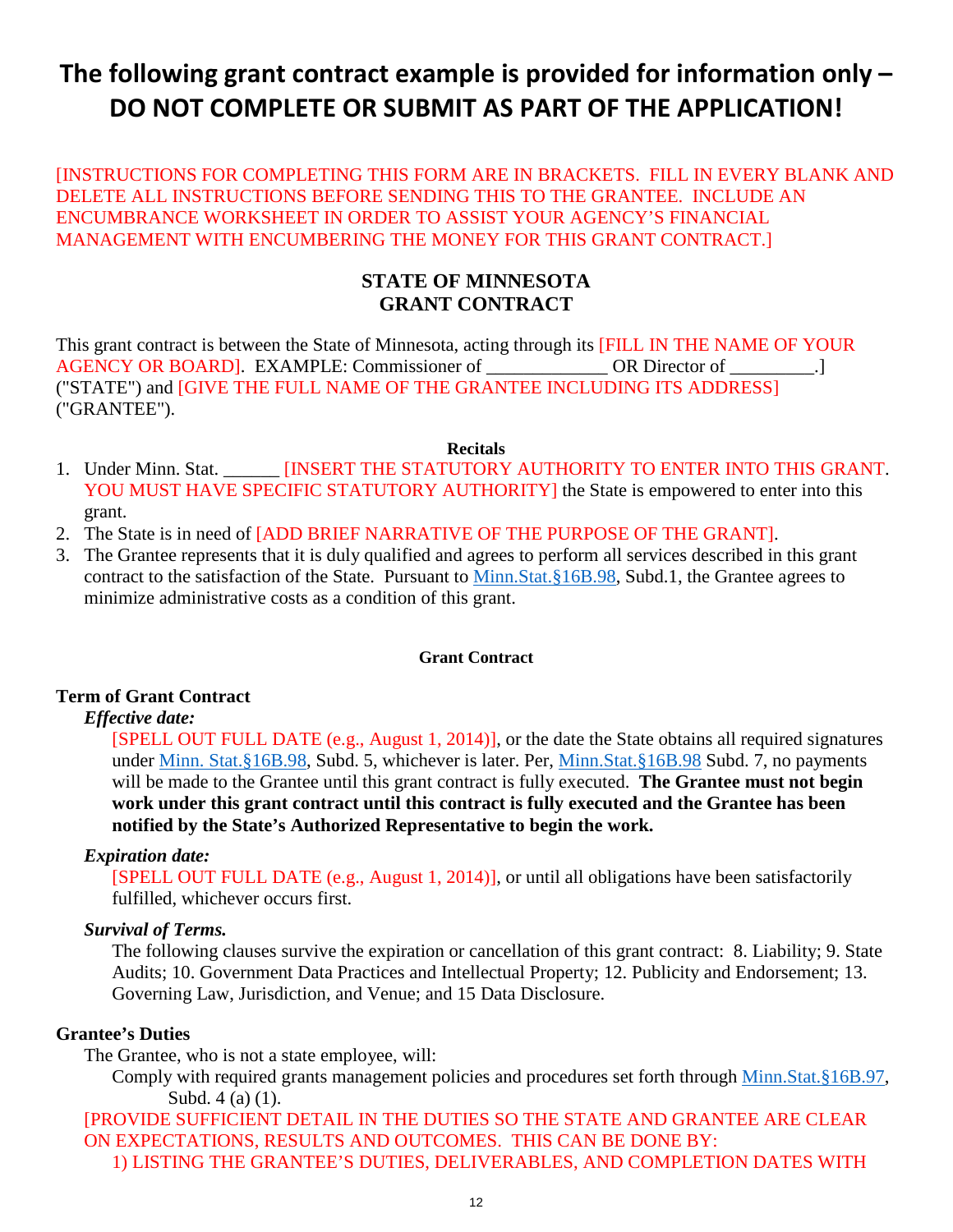OR

# DELIVERABLES. YOU MUST INDICATE THAT THE EXHIBIT IS INCORPORATED INTO THE 2) USE AN EXHIBIT/ATTACHMENT THAT CONTAINS THE PRECISE DUTIES AND CONTRACT, SUCH AS "PERFORM THE DUTIES SPECIFIED IN EXHIBIT A WHICH IS ATTACHED AND INCORPORATED INTO THIS GRANT CONTRACT."]

### **Time**

 The Grantee must comply with all the time requirements described in this grant contract. In the performance of this grant contract, time is of the essence.

### **Consideration and Payment**

### *Consideration.*

The State will pay for all services performed by the Grantee under this grant contract as follows:

### *Compensation*

The Grantee will be paid [EXPLAIN HOW THE Grantee WILL BE PAID. EXAMPLES: "an hourly rate of \$\_\_\_\_\_ up to a maximum of \_\_\_\_\_\_\_ hours, not to exceed \$\_\_\_\_\_\_\_\_;" or "a lump sum of \$\_\_\_\_\_\_\_\_\_."<br>IF YOU ARE USING A BREAKDOWN OF COSTS AS AN ATTACHMENT USE THE

# FOLLOWING, "ACCORDING TO THE BREAKDOWN OF COSTS CONTAINED IN EXHIBIT B, WHICH IS ATTACHED AND INCORPORATED INTO THIS GRANT CONTRACT. " BE SURE TO ADD ANY GRANTEE MATCHING REQUIREMENTS.]

### *Travel Expenses*

as a result of this grant contract will not exceed \$ [INSERT TOTAL TRAVEL BUDGET HERE. IF Reimbursement for travel and subsistence expenses actually and necessarily incurred by the Grantee NONE, INSERT \$0.00"]; provided that the Grantee will be reimbursed for travel and subsistence expenses in the same manner and in no greater amount than provided in the current "Commissioner's Plan" promulgated by the Commissioner of Minnesota Management and Budget (MMB). The Grantee will not be reimbursed for travel and subsistence expenses incurred outside Minnesota unless it has received the State's prior written approval for out of state travel. Minnesota will be considered the home state for determining whether travel is out of state.

### *Total Obligation.*

The total obligation of the State for all compensation and reimbursements to the Grantee under this grant contract will not exceed \$[THIS MUST BE THE TOTAL OF 4.1(A) AND 4.1(B) ABOVE].

### *Payment*

### *Invoices*

 services actually performed and the State's Authorized Representative accepts the invoiced services. Invoices must be submitted timely and according to the following schedule: [EXAMPLE: "Upon completion of the services," OR IF THERE ARE SPECIFIC DELIVERABLES, LIST HOW MUCH WILL BE PAID FOR EACH DELIVERABLE. THE The State will promptly pay the Grantee after the Grantee presents an itemized invoice for the STATE DOES NOT PAY MERELY FOR THE PASSAGE OF TIME.]

### *Federal funds.*

(Only when applicable. Delete and do not include if funding source is not federal funds) Payments under this grant contract will be made from federal funds obtained by the State through Title \_\_\_\_\_\_\_ CFDA number \_\_\_\_\_\_\_\_\_\_ of the \_\_\_\_\_\_\_\_\_\_\_\_ Act of \_\_\_\_\_. The Grantee is responsible for compliance with all federal requirements imposed on these funds and accepts full financial responsibility for any requirements imposed by the Grantee's failure to comply with federal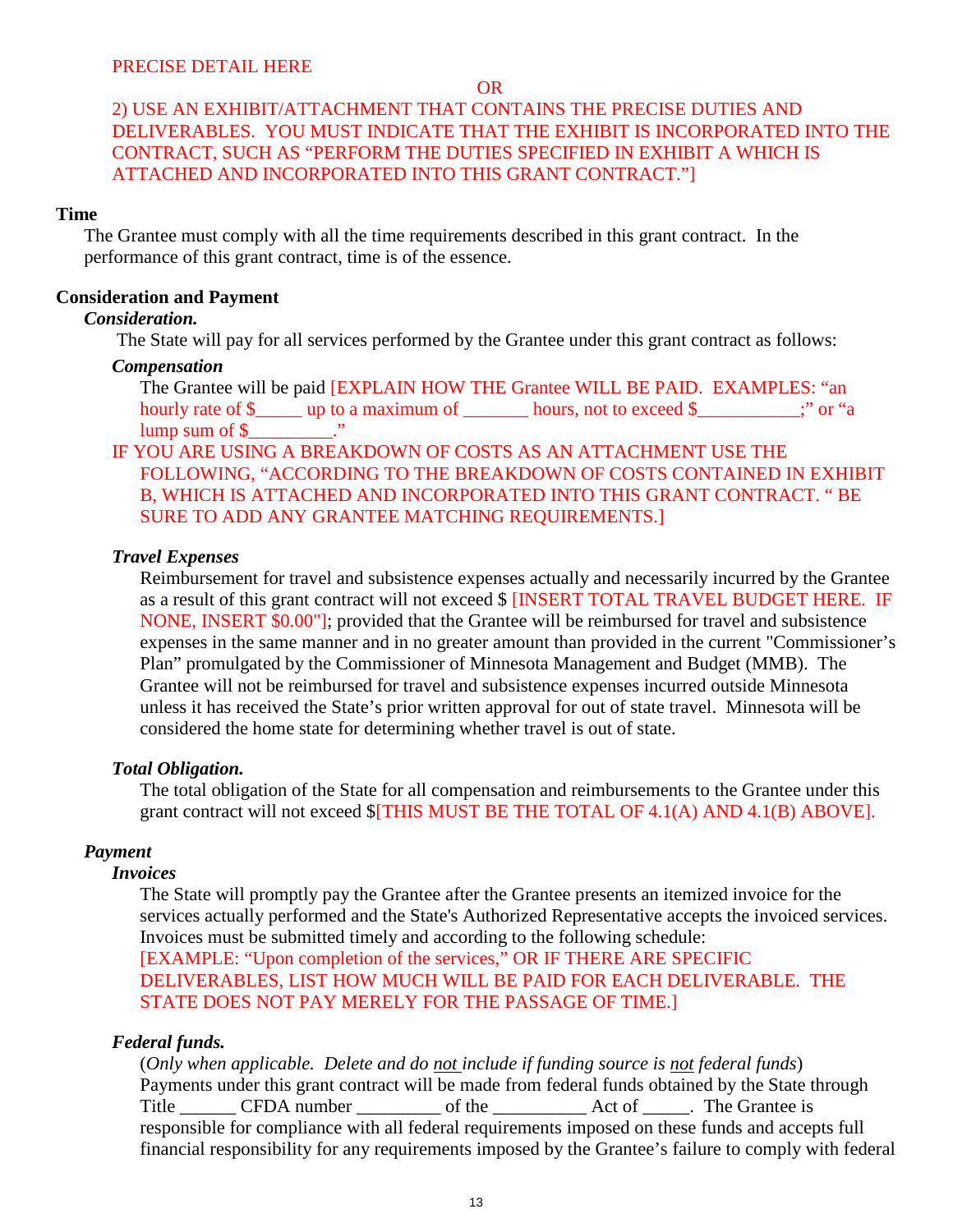requirements.

### *Unexpended Funds*

The Grantee must promptly return to the State any unexpended funds that have not been accounted for annually in a financial report to the State due at grant closeout.

### *Contracting and Bidding Requirements*

- *(a)* Any services and/or materials that are expected to cost \$25,000 or more must undergo a formal notice and bidding process.
- *(b)* Any services and/or materials that are expected to cost between \$10,000 and \$24,999 must be scoped out in writing and offered to a minimum of three (3) bidders.
- *(c)* Any services and/or materials that are expected to cost between \$5,000 and \$9,999 must be competitively based on a minimum of three (3) verbal quotes Support documentation of the bidding process utilized to contract services must be included in the grantee's financial records, including support documentation justifying a single/sole source bid, if applicable.
- (d) Support documentation of the bidding process utilized to contract services must be included in the grantee's financial records, including support documentation justifying a single/sole source bid, if applicable.
- *(e)* For projects that include construction work of \$25,000 or more, prevailing wage rules apply per; [Minn. Stat. §§177.41](https://www.revisor.leg.state.mn.us/statutes/?id=177.41) through [177.44](https://www.revisor.leg.state.mn.us/statutes/?id=177.44) consequently, the bid request must state the project is subject to *prevailing wage*. These rules require that the wages of laborers and workers should be comparable to wages paid for similar work in the community as a whole. A prevailing wage form should accompany these bid submittals.

### **Conditions of Payment**

All services provided by the Grantee under this grant contract must be performed to the State's satisfaction, as determined at the sole discretion of the State's Authorized Representative and in accordance with all applicable federal, state, and local laws, ordinances, rules, and regulations. The Grantee will not receive payment for work found by the State to be unsatisfactory or performed in violation of federal, state, or local law.

### **Authorized Representative**

 accept the services provided under this grant contract. If the services are satisfactory, the State's Authorized The State's Authorized Representative is [NAME, TITLE, ADDRESS, TELEPHONE NUMBER, EMAIL], or his/her successor, and has the responsibility to monitor the Grantee's performance and the authority to Representative will certify acceptance on each invoice submitted for payment.

 EMAIL]. If the Grantee's Authorized Representative changes at any time during this grant contract, the The Grantee's Authorized Representative is [NAME, TITLE, ADDRESS, TELEPHONE NUMBER, Grantee must immediately notify the State.

### **Assignment Amendments, Waiver, and Grant Contract Complete**

### *Assignment*

The Grantee shall neither assign nor transfer any rights or obligations under this grant contract without the prior written consent of the State, approved by the same parties who executed and approved this grant contract, or their successors in office.

### *Amendments*

Any amendments to this grant contract must be in writing and will not be effective until it has been executed and approved by the same parties who executed and approved the original grant contract, or their successors in office.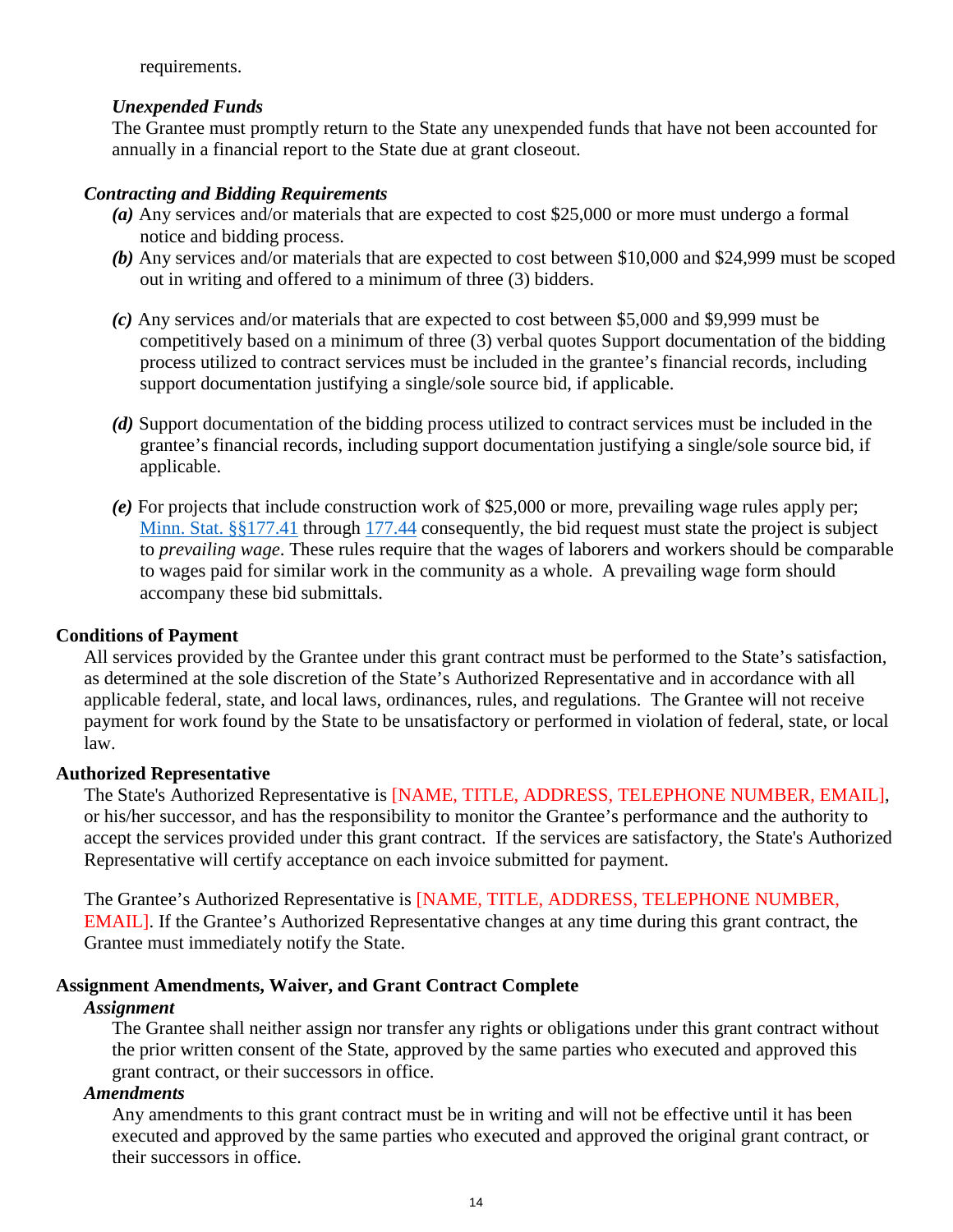### *Waiver*

If the State fails to enforce any provision of this grant contract, that failure does not waive the provision or the State's right to enforce it.

### *Grant Contract Complete*

This grant contract contains all negotiations and agreements between the State and the Grantee. No other understanding regarding this grant contract, whether written or oral, may be used to bind either party.

### **Liability**

 The Grantee must indemnify, save, and hold the State, its agents, and employees harmless from any claims any legal remedies the Grantee may have for the State's failure to fulfill its obligations under this grant or causes of action, including attorney's fees incurred by the State, arising from the performance of this grant contract by the Grantee or the Grantee's agents or employees. This clause will not be construed to bar contract.

#### **State Audits**

 examination by the State and/or the State Auditor or Legislative Auditor, as appropriate, for a minimum of six years from the end of this grant agreement, receipt and approval of all final reports, or the required Under [Minn. Stat. § 16B.98,](https://www.revisor.mn.gov/statutes/?id=16B.98) Subd.8, the Grantee's books, records, documents, and accounting procedures and practices of the Grantee or other party relevant to this grant agreement or transaction are subject to period of time to satisfy all state and program retention requirements, whichever is later.

### **Government Date Practices and Intellectual Property Rights**

### *Government Data Practices*

 clause by either the Grantee or the State. If the Grantee receives a request to release the data referred to The Grantee and State must comply with the Minnesota Government Data Practices Act, [Minn. Stat. Ch.](https://www.revisor.leg.state.mn.us/statutes/?id=13)  [13,](https://www.revisor.leg.state.mn.us/statutes/?id=13) as it applies to all data provided by the State under this grant contract, and as it applies to all data created, collected, received, stored, used, maintained, or disseminated by the Grantee under this grant contract. The civil remedies of [Minn. Stat. §13.08](https://www.revisor.leg.state.mn.us/statutes/?id=13.08) apply to the release of the data referred to in this in this Clause, the Grantee must immediately notify the State. The State will give the Grantee instructions concerning the release of the data to the requesting party before the data is released. The Grantee's response to the request shall comply with applicable law

### *Intellectual Property Rights*

[CONTACT YOUR AGENCY'S LEGAL DIVISION AND/OR ASSISTANT ATTORNEY GENERAL TO COMPLETE THIS SECTION.]

### **Workers Compensation**

The Grantee certifies that it is in compliance with [Minn. Stat. §176.181,](https://www.revisor.leg.state.mn.us/statutes/?id=176.181) Subd. 2, pertaining to workers' compensation insurance coverage. The Grantee's employees and agents will not be considered State employees. Any claims that may arise under the Minnesota Workers' Compensation Act on behalf of these employees and any claims made by any third party as a consequence of any act or omission on the part of these employees are in no way the State's obligation or responsibility.

### **Publicity and Endorsement**

#### *Publicity*

 press releases, research, reports, signs, and similar public notices prepared by or for the Grantee Any publicity regarding the subject matter of this grant contract must identify the State as the sponsoring agency and must not be released without prior written approval from the State's Authorized Representative. For purposes of this provision, publicity includes notices, informational pamphlets, individually or jointly with others, or any subcontractors, with respect to the program, publications, or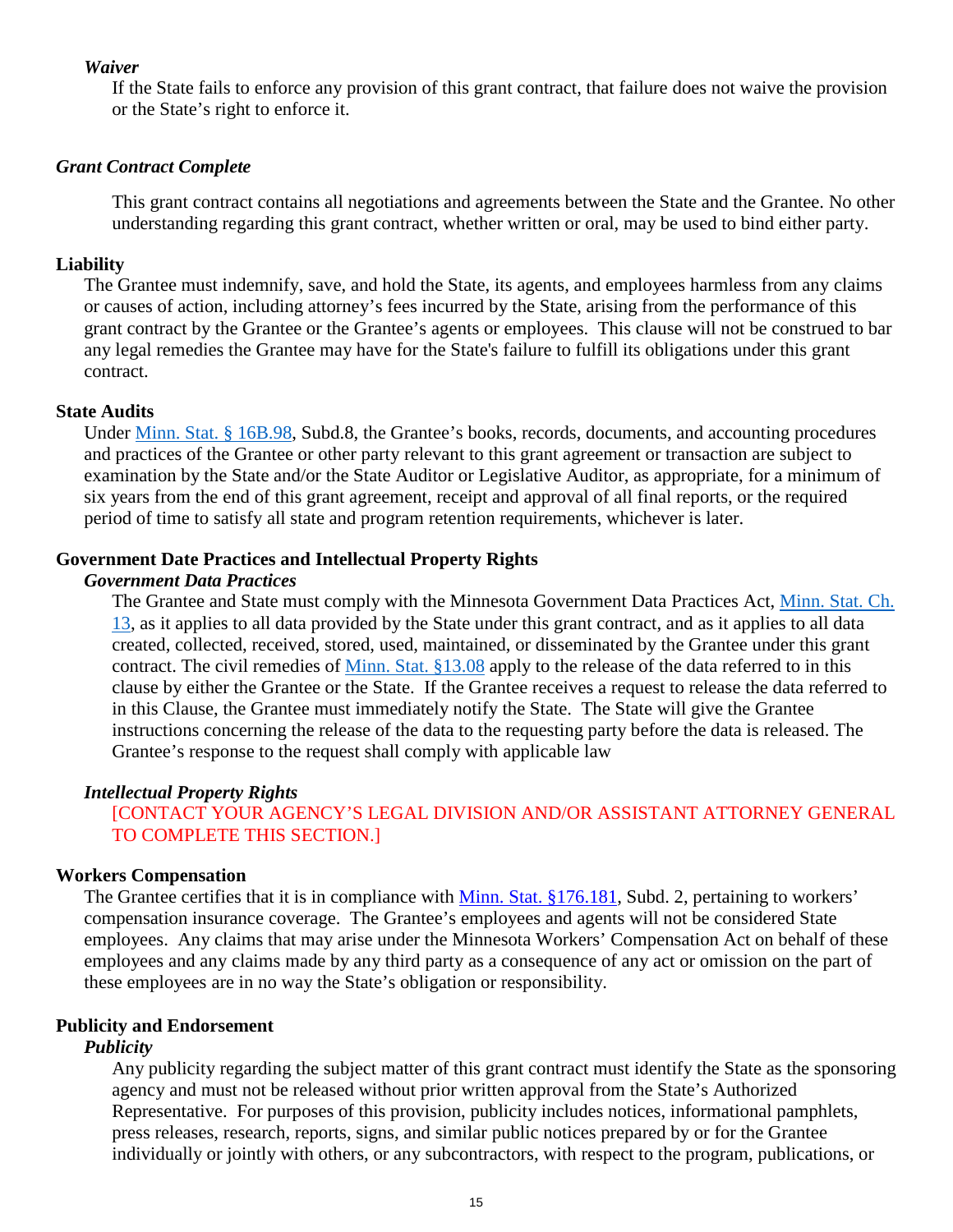services provided resulting from this grant contract.

### *Endorsement*

The Grantee must not claim that the State endorses its products or services.

### **Governing Law, Jurisdiction, and Venue**

 Minnesota law, without regard to its choice-of-law provisions, governs this grant contract. Venue for all legal proceedings out of this grant contract, or its breach, must be in the appropriate state or federal court with competent jurisdiction in Ramsey County, Minnesota.

### **Termination**

 [AT A MINIMUM, MUST INCLUDE LANGUAGE IN 14.1, TERMINATION BY THE STATE. AGENCIES MAY INCLUDE 14.2, 14.3 AND ALTERNATE TERMINATION LANGUAGE AS DETERMINED BY THE AGENCY AND ASSISTANT ATTORNEY GENERAL OR AGENCY LEGAL DIVISION CONSULTATION]

### *Termination by the State*

The State may immediately terminate this grant contract with or without cause, upon 30 days' written notice to the Grantee. Upon termination, the Grantee will be entitled to payment, determined on a pro rata basis, for services satisfactorily performed.

### *Termination for Cause*

 The State may immediately terminate this grant contract if the State finds that there has been a failure to comply with the provisions of this grant contract, that reasonable progress has not been made or that the purposes for which the funds were granted have not been or will not be fulfilled. The State may take action to protect the interests of the State of Minnesota, including the refusal to disburse additional funds and requiring the return of all or part of the funds already disbursed.

### *Termination for Insufficient Funding*

The State may immediately terminate this grant contract if:

- GRANT AGREEMENT IS FOR STATE GRANT FUNDS ONLY, DELETE SECTION A] *(a)* Funding for Grant No. [FEDERAL OR OTHER NON-STATE GRANT NUMBER] is withdrawn by the [INSERT FEDERAL OR NON-STATE GRANTING AGENCY] [IF THIS
- *(b)* It does not obtain funding from the Minnesota Legislature [STATE GRANT FUNDS ONLY]
- *(c)* Or, if funding cannot be continued at a level sufficient to allow for the payment of the services covered here. Termination must be by written or fax notice to the Grantee. The State is not obligated to pay for any services that are provided after notice and effective date of termination. However, the Grantee will be entitled to payment, determined on a pro rata basis, for services satisfactorily performed to the extent that funds are available. The State will not be assessed any penalty if the contract is terminated because of the decision of the Minnesota Legislature, or other funding source, not to appropriate funds. The State must provide the Grantee notice of the lack of funding within a reasonable time of the State's receiving that notice.

### **Data Disclosure**

Under [Minn. Stat. § 270C.65,](https://www.revisor.leg.state.mn.us/statutes/?id=270C.65) Subd. 3, and other applicable law, the Grantee consents to disclosure of its social security number, federal employer tax identification number, and/or Minnesota tax identification number, already provided to the State, to federal and state tax agencies and state personnel involved in the payment of state obligations. These identification numbers may be used in the enforcement of federal and state tax laws which could result in action requiring the Grantee to file state tax returns and pay delinquent state tax liabilities, if any.